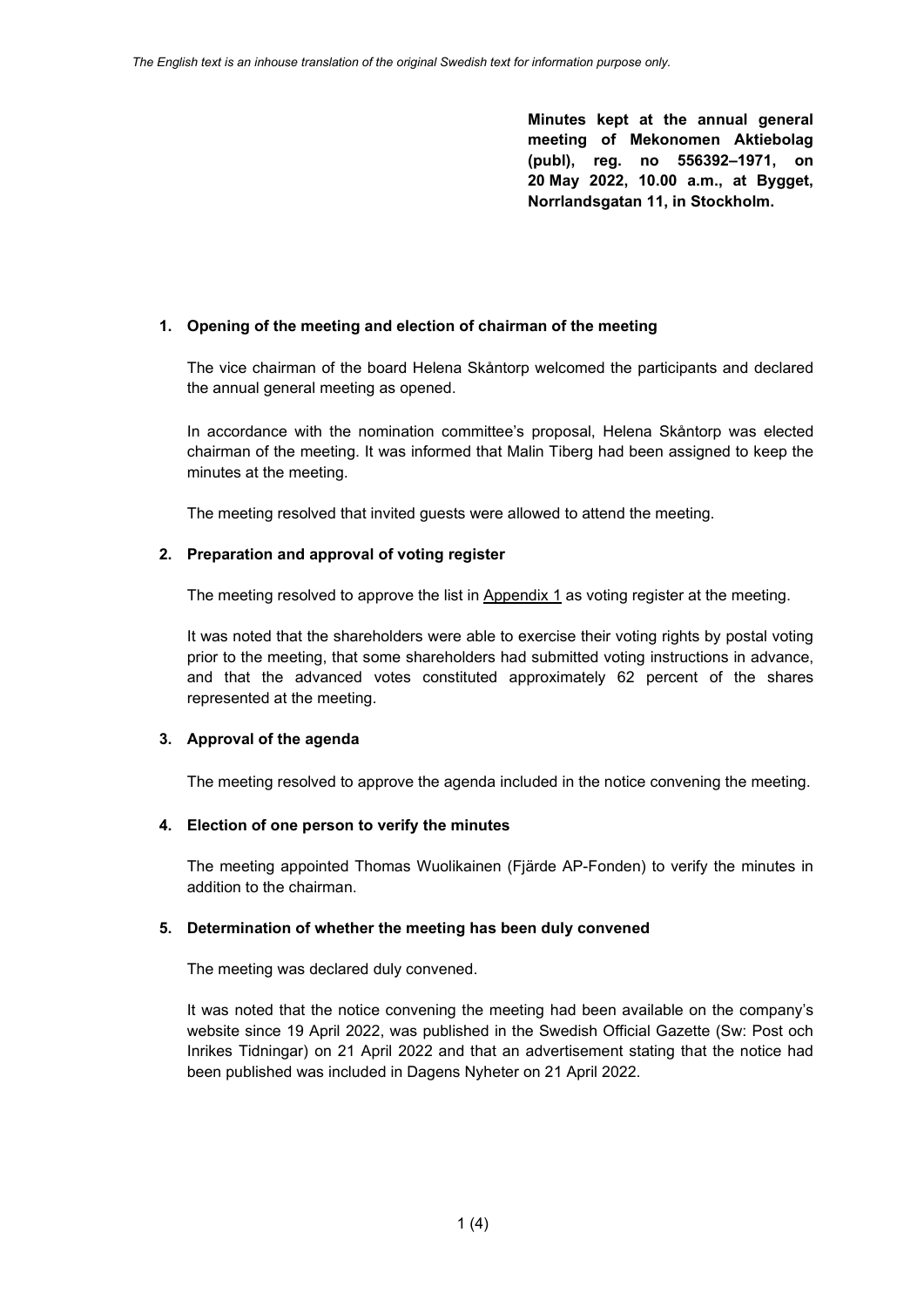## **6. Presentation of the annual report and auditor's report, the consolidated financial statements and the auditor's report on the consolidated financial statements**

The annual report and the auditor's statement for the company and the group for 2021, which have been made available to shareholders in accordance with applicable rules, were presented, as well as the auditor's statement on whether the guidelines for remuneration of senior executives have been adhered to.

The company's auditor in charge Linda Corneliusson reported on the audit work and the conclusions of the audit report and the statement on adherence to the renumeration guidelines.

### **7. CEO's address**

The CEO Pehr Oscarson gave his speech. Then questions from shareholders were answered.

## **8. Resolution on adoption of the income statement and balance sheet and the consolidated income statement and consolidated balance sheet**

The meeting resolved to adopt the income statement and balance sheet and the consolidated income statement and consolidated balance sheet for the financial year 2021, included in the annual report.

### **9. Resolution on discharge of the directors and CEO from liability**

The meeting resolved to discharge the board members and the CEO from liability for the financial year 2021.

It was noted that the board members and the CEO did not participate in the resolution.

Before addressing the coming items on the agenda, the proposals of the board and the nomination committee, which were included in the notice convening the meeting, were presented, as well as statements and other documents, which have been made available to the shareholders in accordance with applicable rules. The documentation including the board's statement regarding dividend and authorization to purchase shares, the board's renumeration report, the articles of association as proposed, the nomination committee's motivated statement and information on the proposed board members.

### **10. Resolution concerning disposition of the company's result in accordance with the adopted balance sheet**

The meeting resolved, in accordance with the board's proposal, that the earnings are disposed with a dividend for the financial year 2021 of SEK 3.00 per share and that the remaining amount is carried forward. The meeting resolved that the record date should be 24 May 2022.

#### **11. Determination of the number of directors and deputy directors**

The nomination committee, through Thomas Wuolikainen, presented its proposals under items 11-14.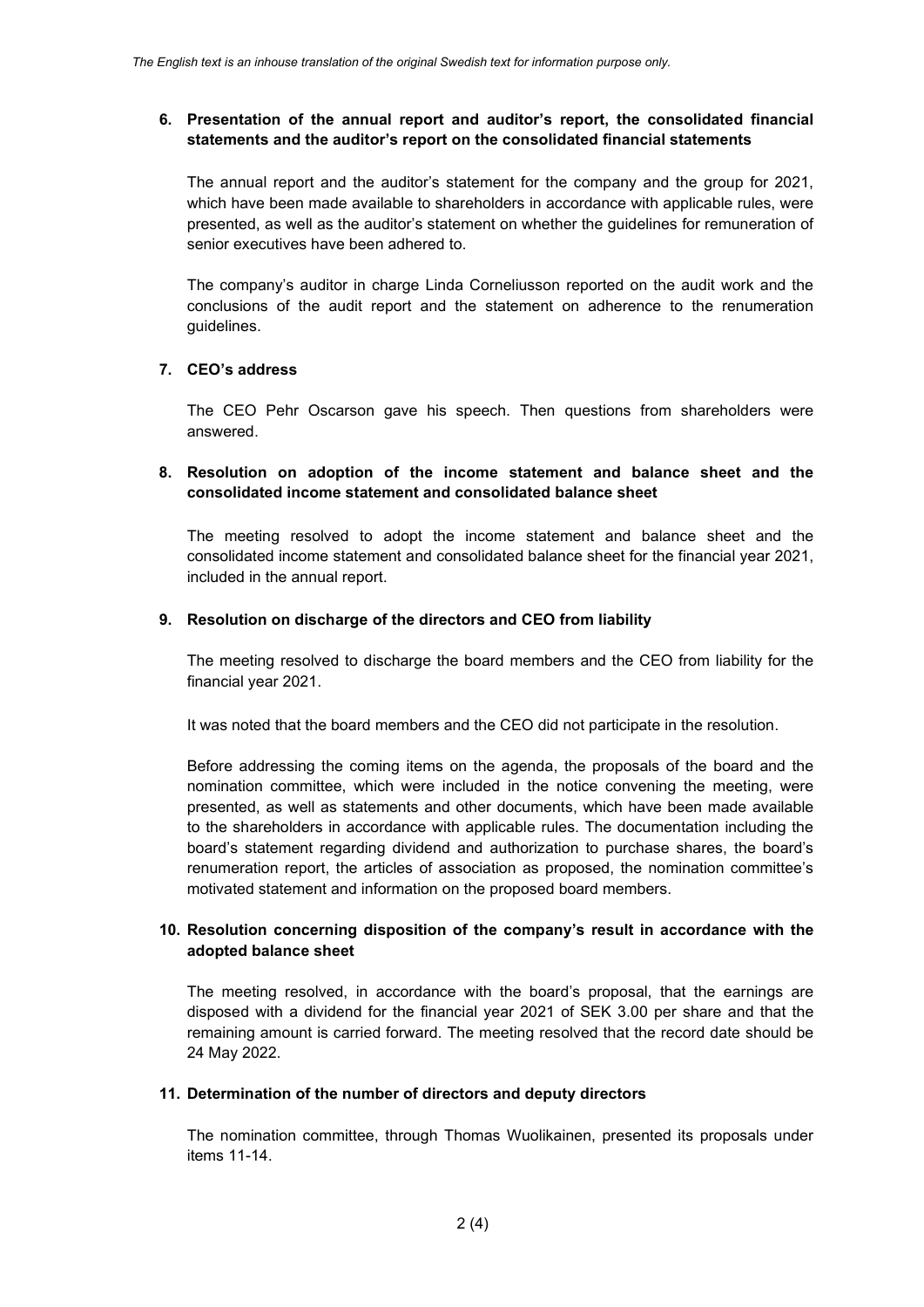The meeting resolved, in accordance with the proposal of the nomination committee, that the board shall consist of seven board members, without deputies.

### **12. Determination of fees to the board and the auditor**

The meeting resolved, in accordance with the proposal of the nomination committee, on the following fees: SEK 750,000 to the chairman of the board, SEK 480,000 to the vice chairman of the board and SEK 350,000 to each of the other meeting-elected directors. The following fees shall be paid for committee work: SEK 150,000 to the chairman of the audit committee and SEK 60,000 to each of the other members of the audit committee, and SEK 60,000 to the chairman of the remuneration committee and SEK 30,000 to each of the other members of the remuneration committee.

The meeting further resolved that auditor's fee shall be paid in accordance with approved account.

### **13. Election of board members and chairman**

It was noted that information about the proposed board member's positions in other companies had been made available on the company's website and included in the material distributed at the meeting.

The meeting resolved, in accordance with the proposal of the nomination committee, on re-election of directors Eivor Andersson, Kenny Bräck, Robert M. Hanser, Joseph M. Holsten, Magnus Håkansson, Michael Løve and Helena Skåntorp.

Robert M. Hanser was re-elected as chairman of the board.

### **14. Election of auditor**

The meeting resolved, in accordance with the proposal of the nomination committee, on reelection of PricewaterhouseCoopers AB as the company's auditor for the period until the end of the 2023 annual general meeting.

It was noted that PwC has announced that Linda Corneliusson will continue as auditor in charge.

### **15. Approval of the remuneration report**

The meeting resolved to approve the board's renumeration report.

### **16. Resolution on a long-term share-based incentive program (LTIP 2022)**

The meeting resolved to approve the board's proposal, Appendix 2, to establish a longterm share-based incentive program (LTIP 2022) to group management in Mekonomen and certain other key employees in the group.

# **17. Resolution on authorization for the board to (a) acquire own shares and (b) transfer of own shares**

The meeting resolved to approve the board's proposal, Appendix 3, to authorize the board to resolve on acquisitions of the company's own shares.